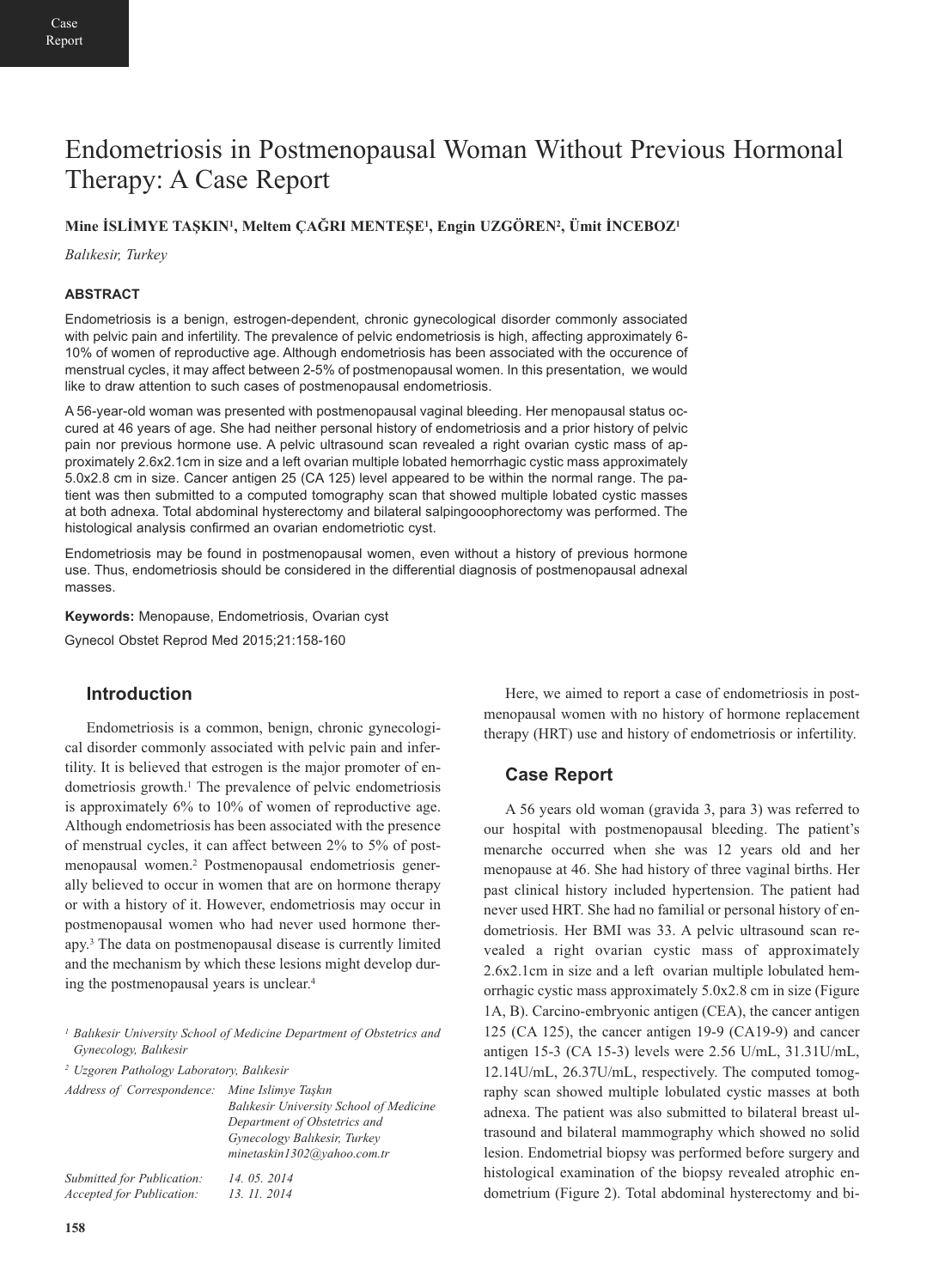lateral salpingoophorectomy, and subsequent histological analysis revealed a left ovarian endometrioma. Microscopic analyses showed that the cystic mass was consisted of endometrial type epithelial cells, fibrous stroma and histiocytes loaded with hemosiderine (Figure 3A,B).



*Figure 1A: Unilocular right ovarian cyst*



*Figure 1B: Left ovarian multiple lobulated hemorrhagic cyst*



*Figure 2: Atrophic endometrium in endometrial biopsy, x200, H&E*



*Figure 3A: Endometrial type epithelial cells in cyst wall, x200, H&E*



*Figure 3B: Fibrous stroma and histiocytes loaded with hemosiderine, x200, H&E*

Endometriosis is an estrogen dependent disease and there are several studies which associate postmenopausal endometriosis with HRT.<sup>1,5</sup> HRT is believed to stimulate the growth of endometriosis, especially with estrogen replacement therapy (ET); combined estrogen-progesterone therapy is also responsible.

This case supports that in postmenopausal period, endometriosis can appear for the first time without HRT, indicating complex pathogenic mechanisms. If endometriotic implants occur de novo in postmenopausal women in the absence of a functioning endometrium, it may be considered that these lesions develop as a result of alternative mechanisms. The first theory of postmenopausal endometriosis is coelomic metaplasia

Coelomic metaplasia hypothesis suggests that mesothelial cells of the ovary and peritoneal cavity may undergo metaplasia to form endometrial-like tissue.4 This theory could only account for disease arising on the ovaries and peritoneal serosa. Oxholm and et al.<sup>6</sup> reported that postmenopausal endometrio